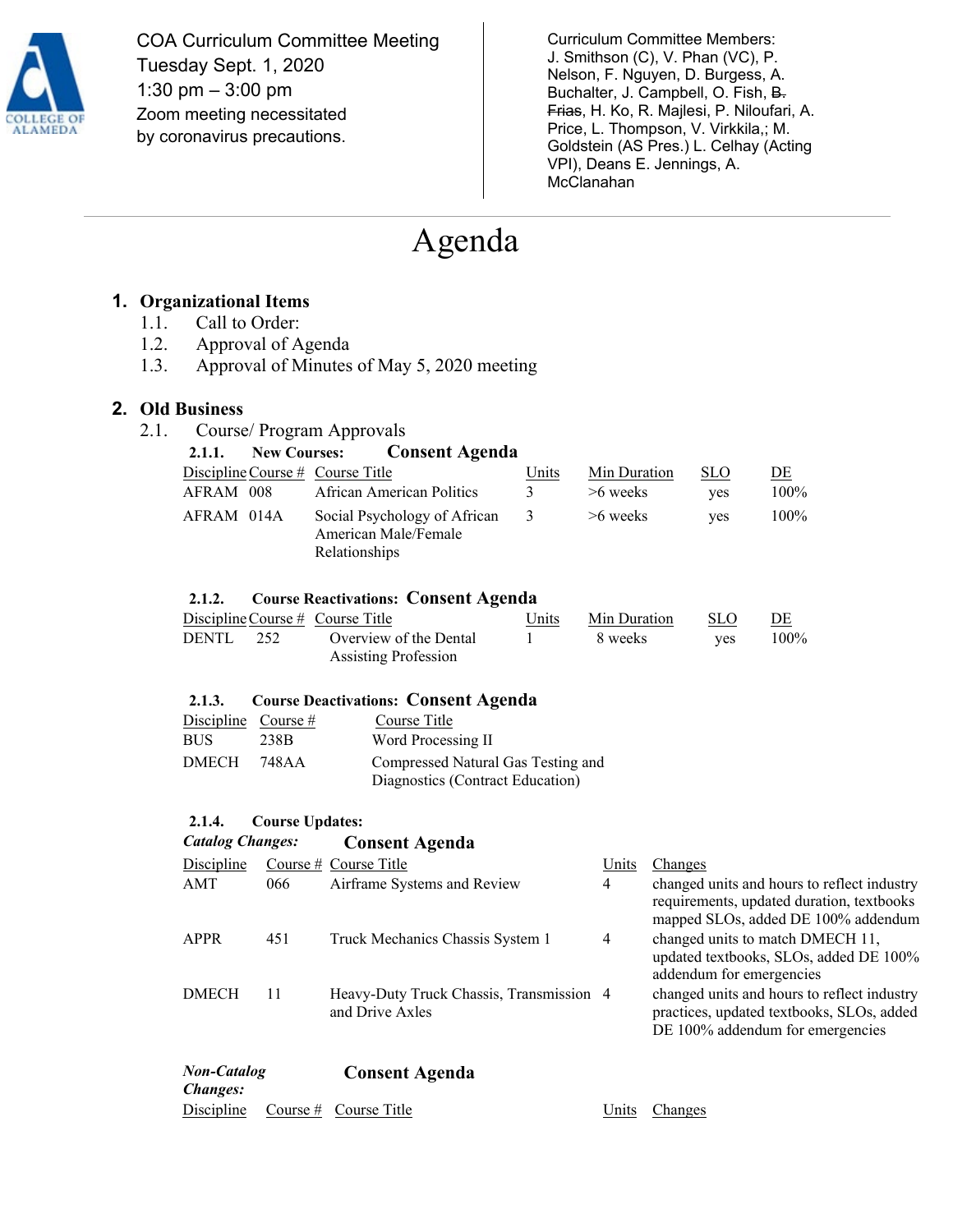| <b>ADAM</b>  | 131  | Apparel Construction I                                         | $\overline{4}$ | Updated textbooks, mapped<br>SLOs, added DE 100%         |
|--------------|------|----------------------------------------------------------------|----------------|----------------------------------------------------------|
| <b>ADAM</b>  | 214  | Advance Design and Line Development I 4                        |                | Updated textbooks, mapped<br>SLOs, added DE 100%         |
| <b>ADAM</b>  | 216  | Production Pattern and Size Grading I                          | $\overline{c}$ | Updated textbooks, mapped<br>SLOs, added DE 100%         |
| <b>ADAM</b>  | 221  | Pattern Drafting I                                             | $\overline{4}$ | Updated textbooks, mapped<br>SLOs, added DE 100%         |
| <b>ADAM</b>  | 224  | Pattern Draping I                                              | $\overline{4}$ | Updated textbooks, mapped<br>SLOs, added DE 100%         |
| <b>ADAM</b>  | 229  | Portfolio Development I                                        | $\overline{c}$ | Updated textbooks, mapped<br>SLOs, added DE 100%         |
| AMT          | 056L | Basic Science of Aviation Technology<br>Lab                    | 3              | Updated SLOs, textbooks,<br>corrected error in lab hours |
| AMT          | 058  | Survey of Aviation Maintenance<br><b>Technology Lecture</b>    | 6.5            | Updated textbooks, mapped<br>SLOs, added DE 100%         |
| AMT          | 058L | Survey of Aviation Maintenance<br><b>Technology Laboratory</b> | 3              | Updated SLOs, textbooks<br>and codes (CB25, CB26)        |
| AMT          | 070  | Theory of Powerplants I                                        | 5              | Updated textbooks, mapped<br>SLOs, added DE 100%         |
| AMT          | 074  | Theory of Powerplants II                                       | 5              | Updated textbooks, mapped<br>SLOs, added DE 100%         |
| AMT          | 076  | <b>Advanced Powerplants I</b>                                  | 5              | Updated textbooks, mapped<br>SLOs, added DE 100%         |
| ART          | 020  | Beginning Drawing & Composition                                | 3              | Updated textbooks, added<br>DE 100%                      |
| <b>ART</b>   | 022  | Intermediate Drawing and Composition                           | 3              | Updated textbooks, added<br>DE 100%                      |
| <b>ART</b>   | 023  | Advanced Drawing and Composition                               | 3              | Updated textbooks, added<br>DE 100%                      |
| <b>ART</b>   | 046  | 2-D Visual Design                                              | 3              | Updated textbooks, added<br>DE 100%                      |
| <b>ART</b>   | 050  | <b>Beginning Painting</b>                                      | 3              | Updated textbooks, added<br>DE 100%                      |
| <b>ART</b>   | 052  | <b>Intermediate Painting</b>                                   | 3              | Updated textbooks, added<br>DE 100%                      |
| <b>ART</b>   | 053  | <b>Advanced Painting</b>                                       | 3              | Updated textbooks, added<br>DE 100%                      |
| <b>ART</b>   | 061  | Continuing Painting: Watercolor                                | 2              | Updated textbooks, added<br>DE 100%                      |
| <b>ART</b>   | 062  | Intermediate Painting: Watercolor                              | 3              | Updated textbooks, added<br>DE 100%                      |
| <b>ATHL</b>  | 073  | Volleyball Team Pre-season Preparation                         | .5             | Added DE 100% in<br>emergencies                          |
| <b>ATECH</b> | 015  | Drive Train and Automatic Transmissions 10                     |                | Updated textbooks, mapped<br>SLOs, added DE 100%         |
| <b>BIOL</b>  | 031  | Nutrition                                                      | 4              | Updated textbooks, mapped<br>SLOs, added DE 100%         |
| <b>BUS</b>   | 209  | Fundamentals of Income Tax                                     | 4              | Updated textbooks, mapped<br>SLOs, added DE 100%         |
| <b>CHEM</b>  | 030A | <b>Introductory General Chemistry</b>                          | 4              | Updated textbooks, mapped<br>SLOs, added DE 100%         |
| <b>DMECH</b> | 014  | Diesel Engines                                                 | 4              | Updated textbooks, mapped<br>SLOs, added DE 100%         |
| <b>DMECH</b> | 021A | Diesel Engines I                                               | 6              | Updated textbooks, mapped<br>SLOs, added DE 100%         |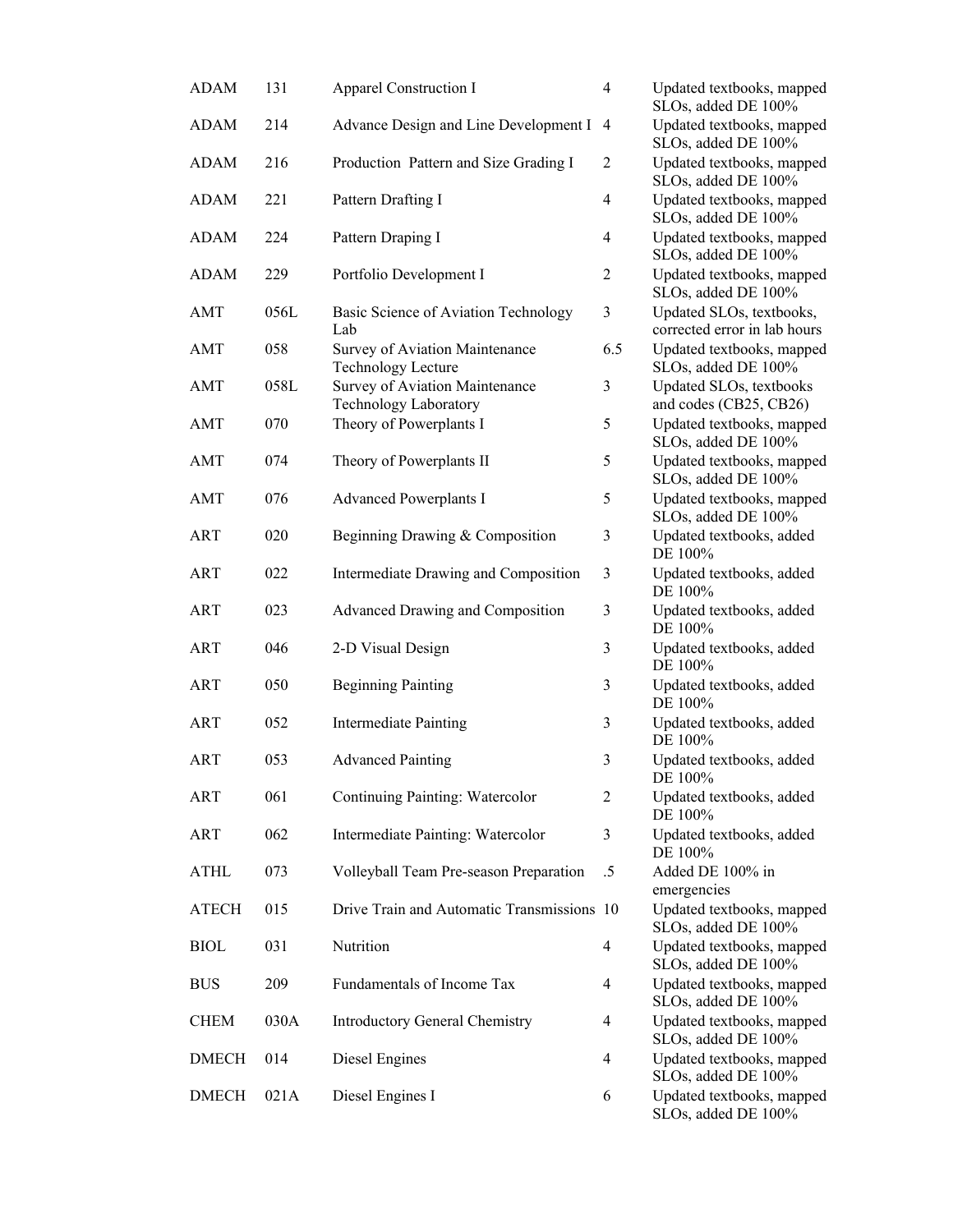| <b>ENGL</b>  | 201A | Preparation for Composition and Reading 4               |                | Updated textbooks, added<br>DE 100%              |
|--------------|------|---------------------------------------------------------|----------------|--------------------------------------------------|
| <b>ENGL</b>  | 201B | Preparation for Composition and Reading 4               |                | Updated textbooks, mapped<br>SLOs, added DE 100% |
| <b>ESOL</b>  | 251A | Reading and Writing 1                                   | 6              | Mapped SLOs, added DE<br>$100\%$                 |
| <b>ESOL</b>  | 288  | Conversation 1                                          | 3              | Updated textbooks, mapped<br>SLOs, added DE 100% |
| <b>ESOL</b>  | 289  | Conversation 2                                          | 3              | Updated textbooks, mapped<br>SLOs, added DE 100% |
| <b>ESOL</b>  | 541D | Bridge to Credit ESOL - Level IV                        | NC             | Added DE 100% in<br>emergencies                  |
| <b>GEOL</b>  | 049  | Independent Study in Geology                            | $.5 - 5$       | Added DE 100% in<br>emergencies                  |
| <b>HIST</b>  | 007A | History of the United States to 1877                    | 3              | Updated textbooks, mapped<br>SLOs, added DE 100% |
| <b>LRNRE</b> | 259  | <b>Writing Strategies</b>                               | $1 - 2$        | Added DE 100% in<br>emergencies                  |
| <b>LRNRE</b> | 263  | <b>Vocational Assessment</b>                            | $.5 - 2$       | Added DE 100% in<br>emergencies                  |
| <b>LRNRE</b> | 277  | Introduction to Mathematical Concepts<br>and Strategies | $1 - 2$        | Added DE 100% in<br>emergencies                  |
| <b>LRNRE</b> | 279  | <b>Communication Strategies</b>                         | 1              | Added DE 100% in<br>emergencies                  |
| M/LAT        | 027  | Latin American Revolutions                              | 3              | Updated textbooks, mapped<br>SLOs, added DE 100% |
| <b>POSCI</b> | 008  | Law and Democracy                                       | $\mathfrak{Z}$ | Updated textbooks, mapped<br>SLOs, added DE 100% |

# **2.1.6. Program Updates: Modified Programs Consent Agenda**

| Dept         | Program                                                                      | Proposed start | Changes                         |
|--------------|------------------------------------------------------------------------------|----------------|---------------------------------|
| <b>ATECH</b> | Engine Repair Specialist -<br>Certificate of Achievement                     | Fall 2021      | Updated per Program Review 2019 |
| <b>ATECH</b> | Engine Repair Specialist - A.S.<br>Degree                                    | Fall 2021      | Updated per Program Review 2019 |
| <b>AUTOB</b> | Auto Body - Certificate of<br>Achievement                                    | Fall 2021      | Updated by various people 2019  |
| ESOL         | <b>ESOL High Intermediate</b><br>Certificate - Certificate of<br>Proficiency | Spring 2021    | Approved by CC 5/5/2020         |
| ESOL         | ESOL Advanced Certificate -<br>Certificate of Proficiency                    | Spring 2021    | Approved by CC 5/5/2020         |
| <b>HIST</b>  | History - A.A. Degree                                                        | Fall 2021      | Updated per Program Review 2019 |
| KIN          | Athletic Trainer Aide -<br>Certificate of Achievement                        | Spring 2021    | Approved by CC 5/5/2020         |

| 2.1.7.      | <b>Program Updates: New Programs</b>                                 |                | <b>Consent Agenda</b>   |
|-------------|----------------------------------------------------------------------|----------------|-------------------------|
| Dept        | Program                                                              | Proposed start |                         |
| ART         | Practitioner of Fine Art -<br>Certificate of Achievement             | Fall 2021      | Approved by CC 5/5/2020 |
| <b>COUN</b> | Transfer Studies: CSU GE-<br>Breadth - Certificate of<br>Achievement | Spring 2021    | Approved by CC 5/5/2020 |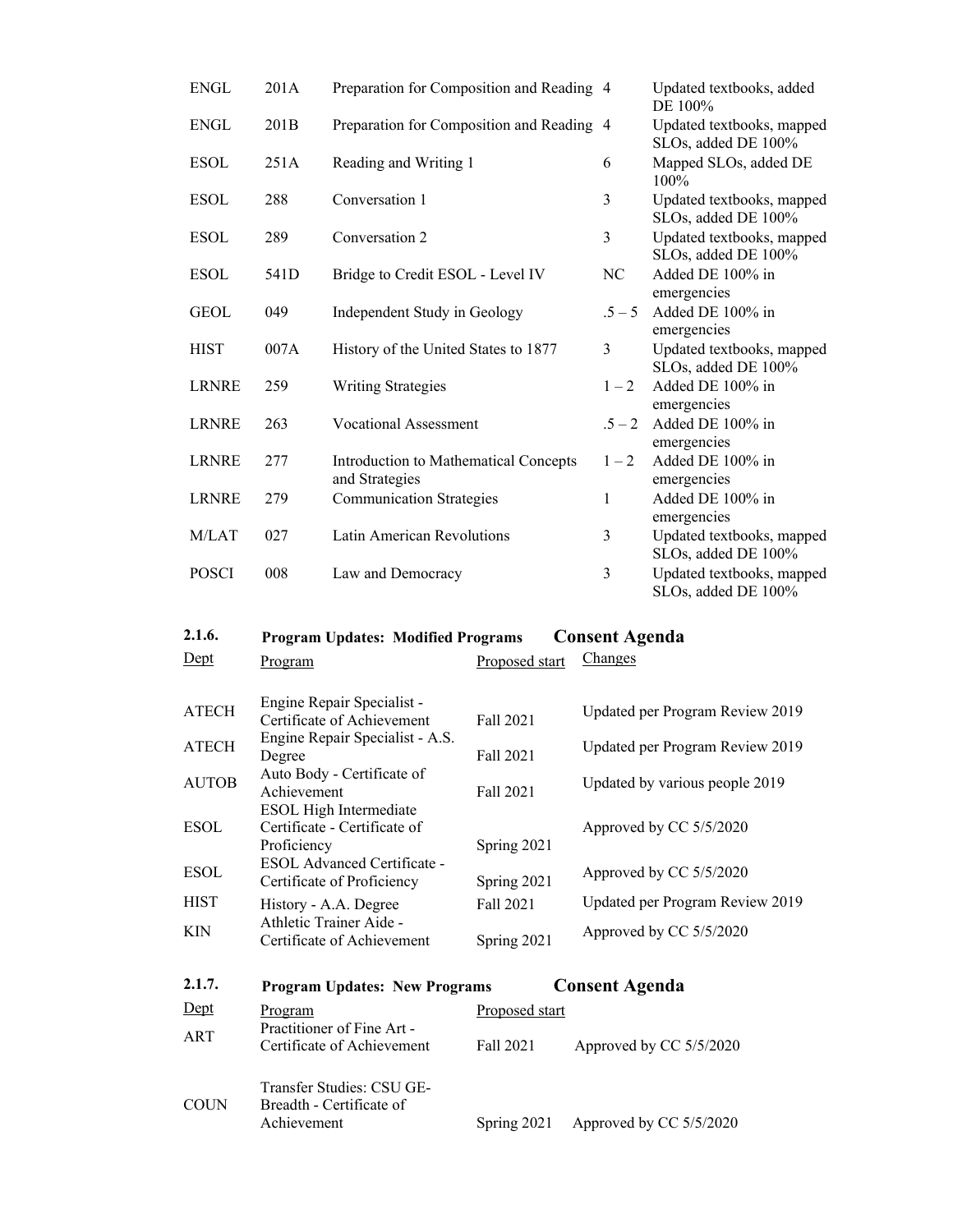|             | Building Smart Things: programming smart<br>devices, robots, art and clothes |               | 8-week course, 2 hours<br>per week, start in<br>spring 2021 | Originator: Milt<br>Friedman, CoA |
|-------------|------------------------------------------------------------------------------|---------------|-------------------------------------------------------------|-----------------------------------|
| 2.1.8.      | <b>Community Education Courses</b>                                           |               |                                                             |                                   |
| <b>ESOL</b> | ESOL High Intermediate - CP1<br>- Certificate of Competency                  | Spring $2021$ | Approved by CC 5/5/2020                                     |                                   |
| <b>ESOL</b> | ESOL High Beginning - CP1 -<br>Certificate of Competency                     | Spring $2021$ | Approved by CC 5/5/2020                                     |                                   |

**Milt** 

### **3. New Business / Discussion Items:**

3.1 Elections for 2020-2021 Curriculum Committee (CC) Vice Chair.

3.2 Adding a new review step in CoA CurriQunet: DE Reviewer. Jody Campbell has volunteered to serve in this capacity. This additional review step will add another set of eyes on each proposal and lessen the burden on Tech Review.

3.3 MAKR discipline. Non-credit program (certificate) and courses are ready to be launched into review after MAKR is approved at CIPD as a new discipline. Move on to CIPD?

3.4 Bringing Ethnic Studies (ETHST) discipline to CoA to support revitalized AFRAM, ASAME and M/LAT programs: consultation completed, ETHST 001 Intro to Ethnic Studies course is ready to launch into review. Move on to CIPD?

3.5 New CoA Catalog is underway. How can CC help?

### **4. Mini-Training:**

- 4.1 Curriculum Committee updated website access and review.
- 4.2 Request for future CC training topics?

### **5. Announcements:**

CurriQunet DE Addendum update launched! All new proposals started on 8/25/2020 forward will see a new, more user-friendly Distance Education tab.

There is a strong probability that Spring 2021 courses will be taught entirely online at Peralta colleges. Please help your colleagues update their courses to enable 100% online instruction under emergency circumstances so we are ready for this possibility.

### **6. Next Meeting: Tuesday, September 15, 2020 at 1:30 p.m. – 3:00 p.m.** Format: ConferZoom

### **7. Adjournment:**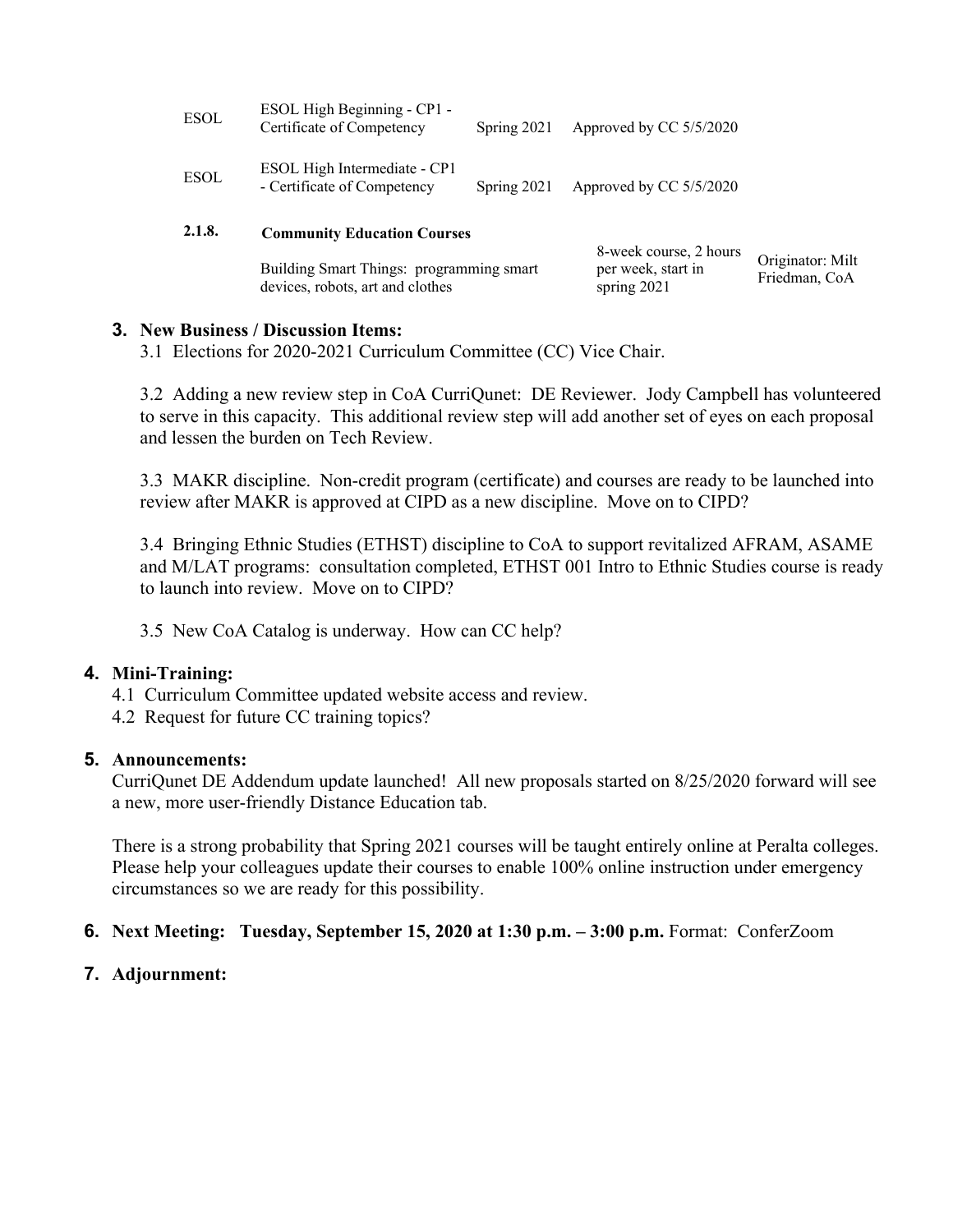



# **Extension Course Proposal**

Process: Complete the information below and send to Dean Eva Jennings, [ejennings@peralta.edu](mailto:ejennings@peralta.edu) and Jayne Smithson, Curriculum Chair [jsmithson@peralta.edu](mailto:jsmithson@peralta.edu)

1. Course Title (Course number will be added by CoA Office of Instruction

Building Smart Things: programming smart devices, robots, art, and clothes

2. Course Description

Smart Things is an eight week course that leads to students building and programming a smart device. The curriculum includes electricity and circuit design, building microprocessor controlled circuits, and programming fundamentals, and is based on public domain, readily obtained parts and software. A second course will teach programming IoT devices that connect with the internet and interact with other smart devices.

3. Justification (reason for offering. What groups might be interested)

Smart devices are increasingly ubiquitous and helpful in our lives. Students of all ages, product designers, artists, and do it yourself hobbyists are able to expand and enhance their project-based learning and project design by learning how to incorporate smart electrical devices. Students in apparel design and manufacturing, students interested in jobs using IoT, robotics, and prototyping, and members of the public wanting to design and build their own smart home devices can benefit from the skills taught in this course.

4. Lecture/Lab Content (brief course content outline)

The units of the Course will be:

1. Electricity – videos, reading, and circuit building

2. Microcontroller (Arduino) basics – programming environment, digital and analog output, digital and analog input, simple programming logic, sensors and actuators 3. Programming basics – block based programming with Scratch, controlling the Aruduino by programming, compiling Arduino programs for autonomous operation 4. Building a Smart Device – construction of a functional device, building sensor

and control circuits, programming and tuning program function

The content of the course will be supported by the Moodle site, RobotMoodle, created by the course author, which will provide weekly instruction and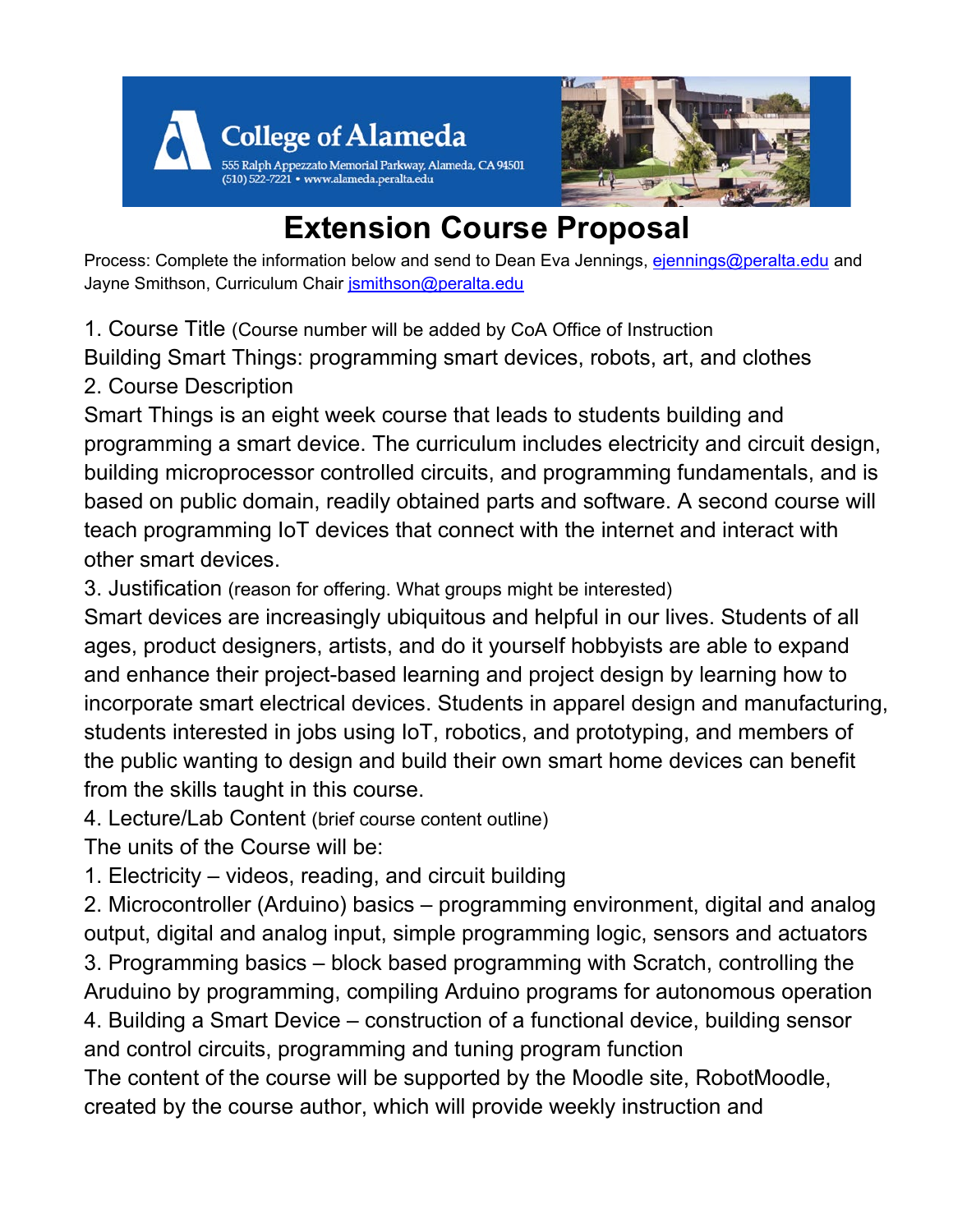assignments. Each week, a two hour meeting will provide review of past work and introduction to next steps.

A Final class meeting will feature an opportunity to fine tune the built devices and compete for prizes.

- 5. Student Learning Outcomes (what will participants be able to do with this information)
	- Students understand the nature and potential of electricity and design and build electrical circuits that are safe and functional. Students learn to protect themselves and others from harm in using and building electrical circuits.
	- Students understand the fundamentals of microcontroller programming, can design programs in the Arduino programming language and environment, and can test and debug custom programs.
	- Students can design and build smart devices using sensors and actuators to operate autonomously in a real world environment.

6. Proposed Days and Meeting Times (must meet more than once to qualify as a course) Eight weekly meetings of two hours each; most likely on a weekday evening.

7. Proposed Start Date and End Date

Spring, 2020

8. Cost of Materials (materials to be provided by participants)

Approximately \$60 per student

9. Name of Course Originator/Instructor

Milt Friedman

Instructor, College of Alameda

10. Course Originator/Instructor Contact Information (email) mfriedman@peralta.edu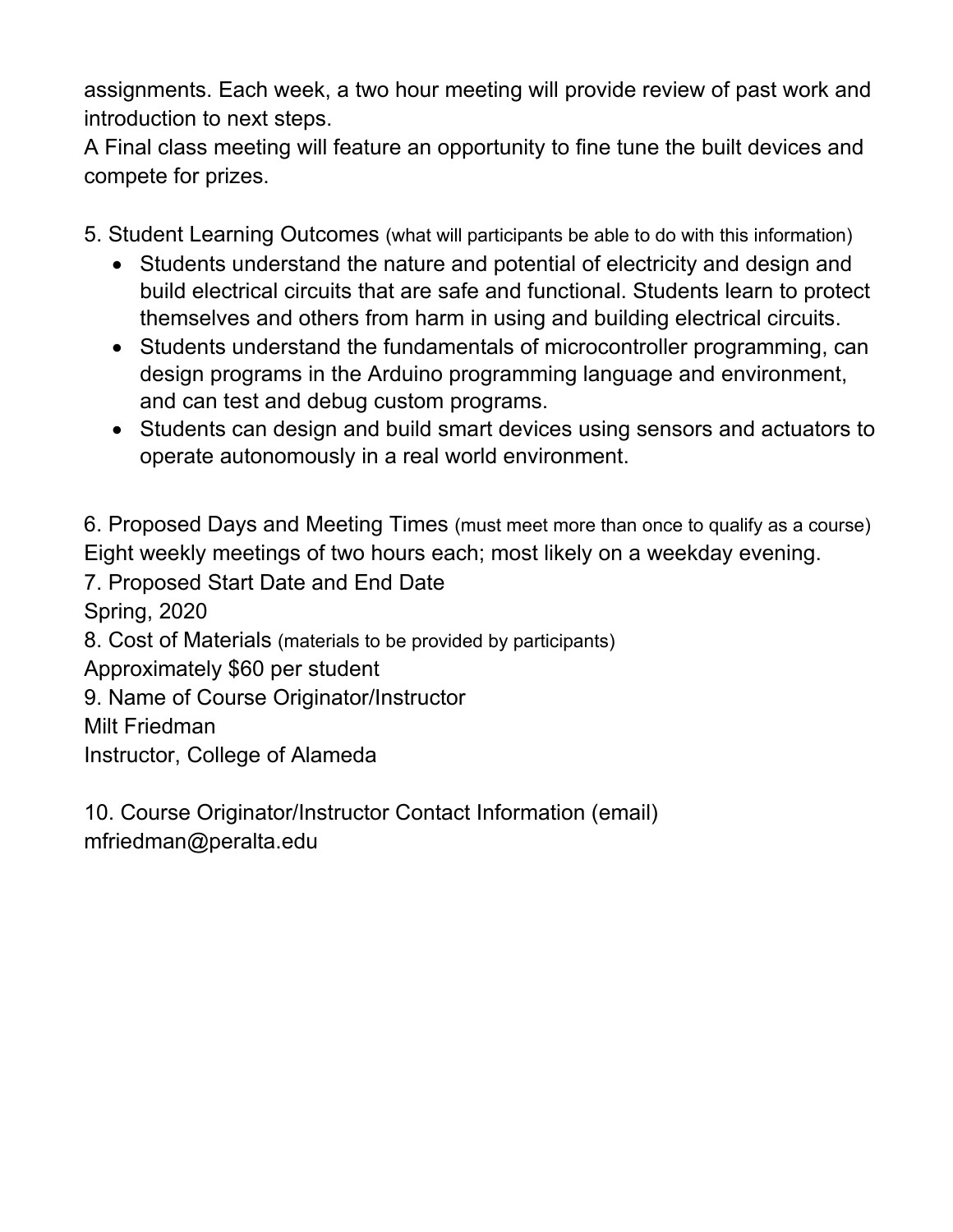# **CurriQunet Course Proposal Distance Education Addendum**

In accordance with Title 5  $\frac{6}{5}$  55206: If any portion of the instruction in a new or existing course is to be provided through distance education, an addendum to the official course outline of record shall be required. In addition to addressing how course outcomes will be achieved in a distance education mode, the addendum shall at a minimum specify how the portion of instruction delivered via distance education meets: 1) regular effective contact, and 2) the requirements of the Americans with Disabilities Act.

#### *Will this course be available for Distance Education under regular (non-emergency) circumstances? \**

Choose an item.

#### *Will this course be available for Distance Education under emergency circumstances? \** Choose an item.

### *Which forms of Distance Education Delivery would you like to be available for this course in an emergency? \**

Select all delivery methods that you wish to be available for this course in an emergency. Any delivery method not explicitly selected will not be available. For example, if you select Fully Online, but not the other two options, then the only DE Delivery method approved for this course in an emergency will be Fully Online.

- $\Box$  Fully Online (FO) (also known as "100% online"): All instruction, assessment, and activities are online
- $\Box$  Partially Online (PO) (also known as "hybrid"): Online instruction with scheduled on-campus meetings and/or assessments
- □ Online with Flexible In-Person Component (OFI): Online instruction with in-person/proctored assessment/activities at a flexible time and place

## **Student Equity in the Online Environment**

Peralta District Colleges are committed to student equity in the online environment.

### *Confirm below that this course will be taught via DE in a manner that conforms with the Peralta Online Equity Rubric:*

- Technology
- Student Resources and Support
- Universal Design for Learning (also addressed in next question)
- Diversity and Inclusion
- Images and Representation
- Human Bias
- Content Meaning
- Connection and Belonging

Choose an item.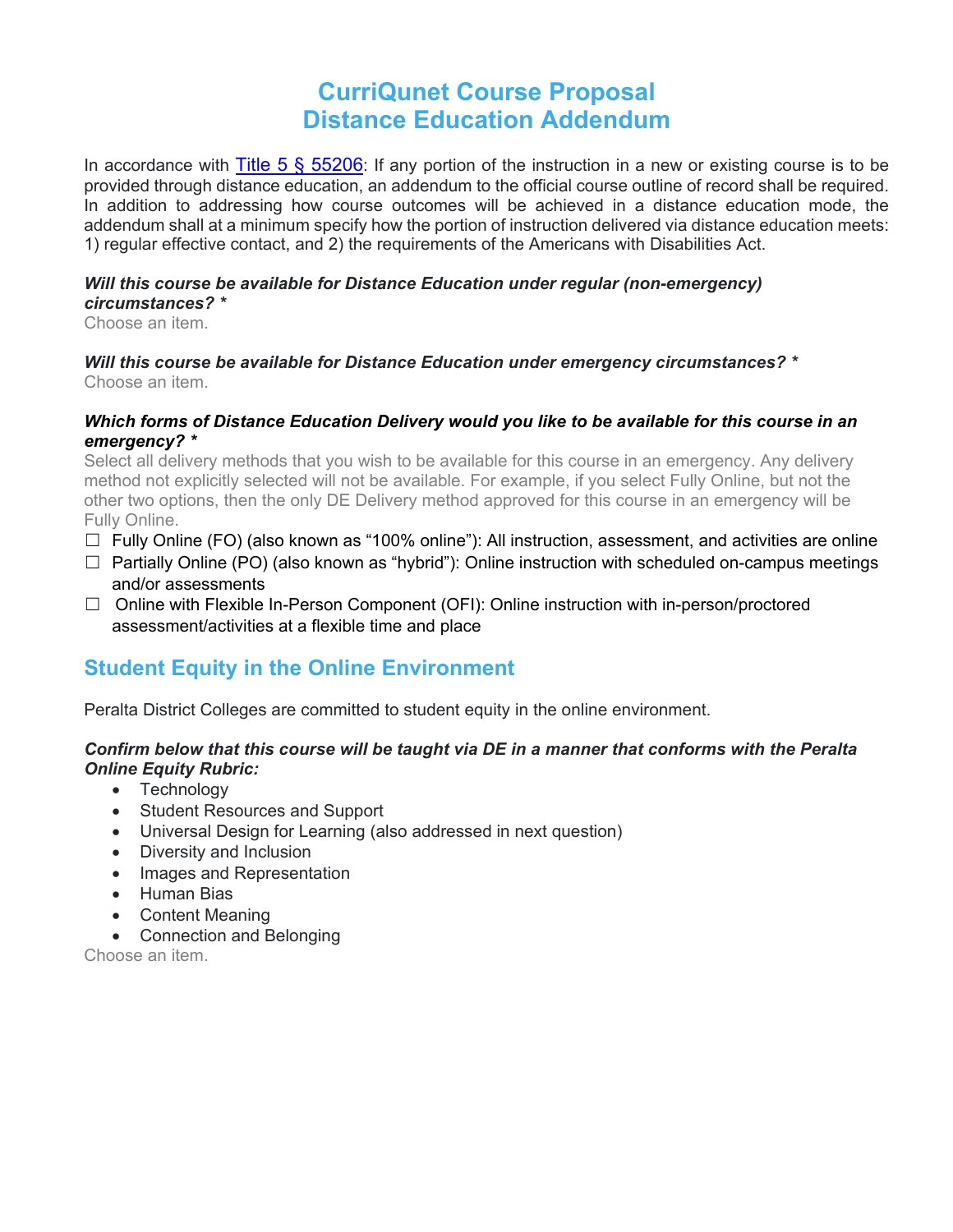## **Accommodations for Students with Disabilities**

Per the CVC-OEI best practices rubric, distance education courses must be accessible to students with disabilities and must conform to the principles of Universal Design. These requirements also apply to any instructional technology that may be used in addition to the Peralta District approved course management system (CMS), including publisher resources, LTI integrations, etc.

### *Confirm below that this course can be taught via DE in a manner that conforms with the following Universal Design principles:*

- Provide an uncluttered interface with consistent layout and navigation.
- Avoid moving or flashing images and self-starting video or audio.
- Ensure access for people with diverse abilities and learning styles.
- Communicate necessary information to the user regardless of ambient conditions or the user's sensory abilities.

Choose an item.

#### *Confirm below that this course can be taught via DE in a manner that conforms with the following accessibility requirements:*

- Any images will have alternative text to provide access for students with visual impairments.
- Videos will have accurate closed captioning.
- Audio recordings will include transcripts.
- Pages will use structured headings (i.e. Header 2 for section headings) accessible to a screen reader.
- Hyperlinks will be presented using meaningful link text rather than URLs.
- Content will provide adequate color contrast, font size (12-14), and font style (sans serif) to ensure readability.
- Any PDF files will be text-based, not scanned, and use true headings (e.g. created with the styles menu in MS Word).

Choose an item.

### **Instructor-Student Contact**

Per Title 5, distance education courses must include regular effective contact between instructors and students.

Examples of methods to help ensure regular and effective contact between instructors and Students:

- Announcements
- Pre-course contact (welcome and/or course orientation)
- Video conferencing
- Virtual office hours
- Discussion boards
- Chat room(s)
- Instructor-initiated and/or student-initiated emails
- LMS messaging
- Timely and frequent feedback for student work
- Class events such as orientations, workshops, review sessions
- Instructor and institutional resource links
- Student resource links
- Scheduled in-person meetings and/or assessments (not available for Fully Online)
- Telephone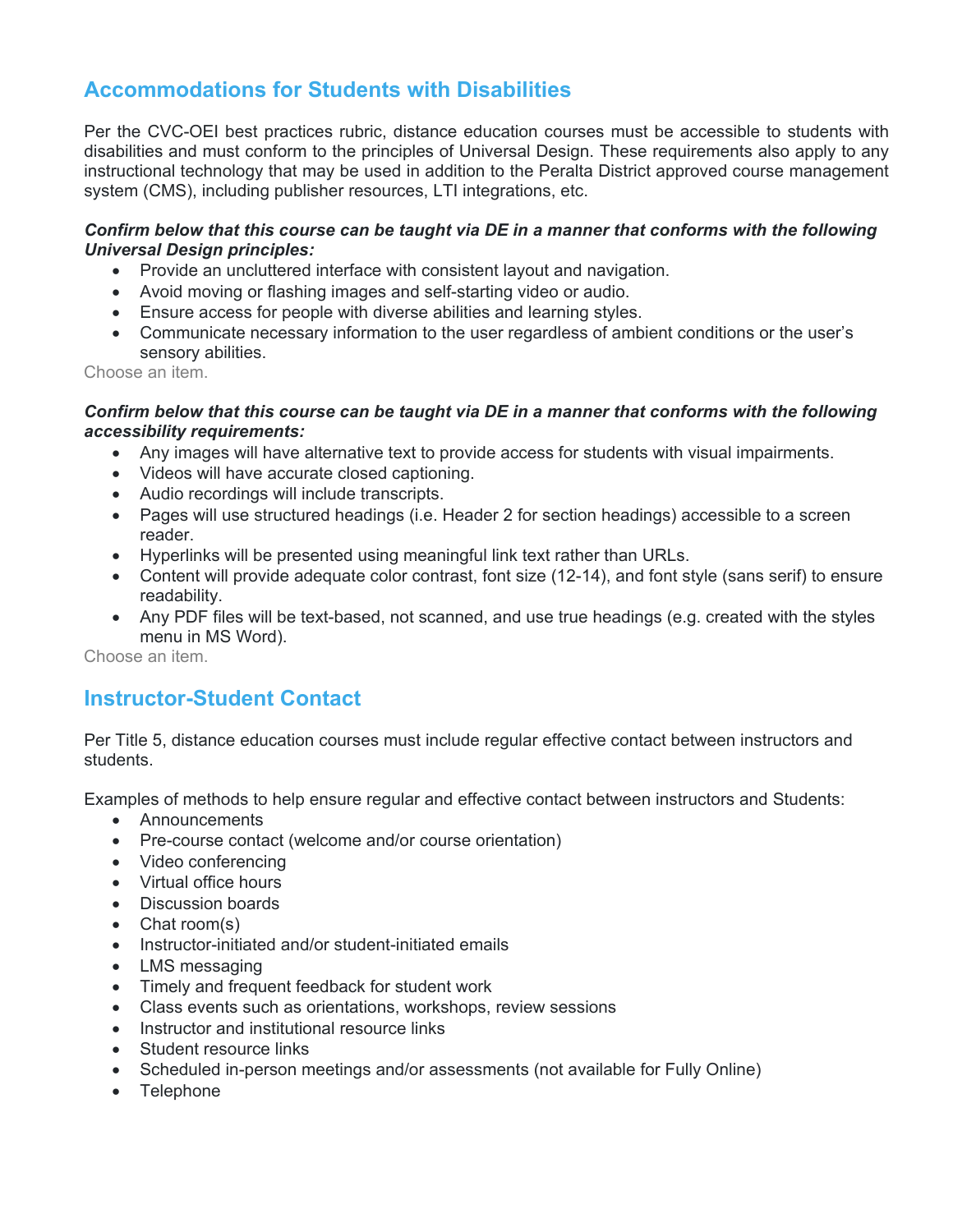*In the space below, list some types of instructor-student contact that you would recommend for this course. Also state the frequency with which you think each type of contact should be used. You should aim to recommend enough forms of contact (at least 2--3 is a good general rule), at frequent enough intervals (at least 2 forms of contact conducted weekly), so that any instructor following your recommendations would meet the requirement of regular effective contact between instructors and student.*

## **Student-Student Contact**

Per Title 5, distance education courses must include regular effective contact among students.

Examples of methods to help ensure regular effective contact among Students:

- Whole class written discussions
- Small group written discussions
- Group papers and projects
- Group wikis and collaboration tools (Google Docs, Padlet)
- Synchronous and asynchronous video conferencing among students
- Peer reviews
- Peer instruction
- Chats
- Virtual student lounges
- Study groups
- Exam review
- Debates and role play

*In the space below, list some types of student-student contact that you would recommend for this course. Also state the frequency with which you think each type of contact should be used. You should aim to recommend enough forms of contact (at least 2--3 is a good general rule), at frequent enough intervals (at least 2 forms of contact conducted weekly), so that any instructor following your recommendations would meet the requirement of regular effective contact among students.*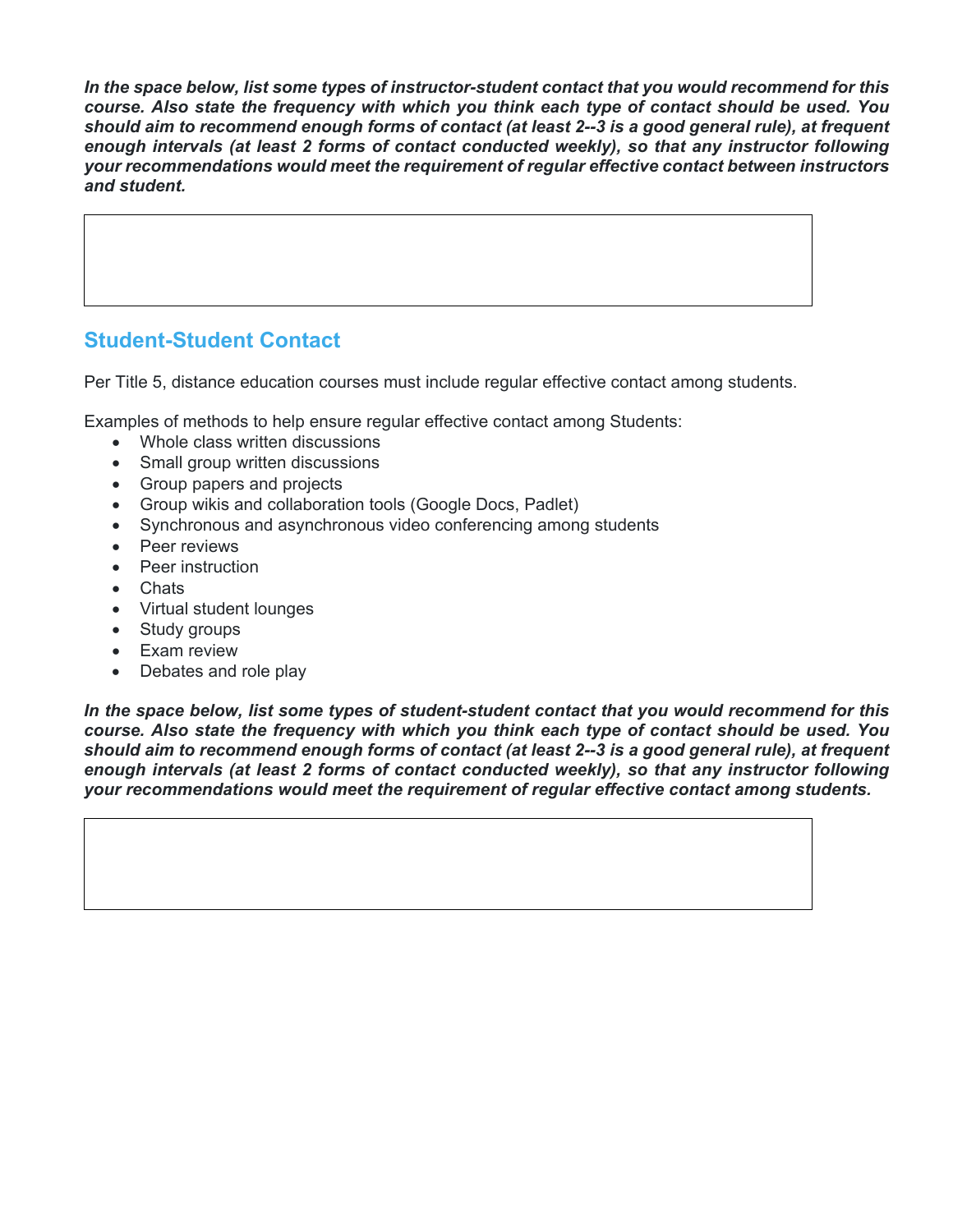# Shared Vision for PCCD FabLabs (v7.16.20)

(NOTE: This is a living document)

### Laney College FabLab Background

Mission Statement: *The Laney College FabLab strives to lead the region in the education and workforce preparation of modern digital fabrication tools used in the Digital Fabrication Technology and Advanced Manufacturing industry. Every student should feel empowered, included, and encouraged to create almost anything, regardless of background or skill set.*

The Laney FabLab opened in 2015 as a free learning resource center for all Laney students who want to learn digital fabrication skills. The lab offers a drop in style approach to experiential learning where students can use open lab time to work on projects of their choosing. Often students work on class projects, business ideas, or personal artistic endeavours. The lab serves students from all corners of the campus; no special skill, background, or major is required to make full use of the lab. All materials and software access are provided completely free of charge, giving users complete access to learning technology skills in a rapidly developing industry.

### College of Alameda FabLab Background

Mission Statement: *We empower our local community to develop solutions through design and technology.*

The intent of the COA FabLab is to provide PCCD students/faculty/staff and community members a place to safely learn traditional/digital fabrication through project-based education. We aim to serve as a communal hub, providing Noncredit education as a start to achieve financial self-sustainability. The COA FabLab will also support TK-12 partners to propel STEAM engagement, diversify funding sources, and ultimately establish a long-term STEAM pipeline for PCCD matriculation.

The College of Alameda (COA) FabLab aims to provide an introduction to traditional/digital fabrication, iterative design and understanding the importance of failure in the creative cycle.

Opened in 2018, the COA FabLab was designed as an open entry/exit creation hub. Traditional and digital fabrication equipment, training, and materials are free for COA students, faculty, and staff. The COA FabLab is also open to the community for a minimal fee, democratizing access to equipment.

We strive to support any user, welcoming those who've never held a hammer, while also being eager to meet the experts. With our open, community-oriented approach, fruitful connections routinely occur at the COA FabLab.

Engineers, craftsmen, and established artists find the lab by chance, or word of mouth. Within weeks- sometimes hours--they're mentoring students on engineering principles, while the COA Student Technicians train them on machine operation. It's a space that thrives on exchange, on finding myriad ways to explain, and to make.

The COA FabLab directly supports CE departments on campus, providing engaging supplemental exercises for classes. We have also partnered with TK-12 schools in Oakland, Emeryville, and Alameda,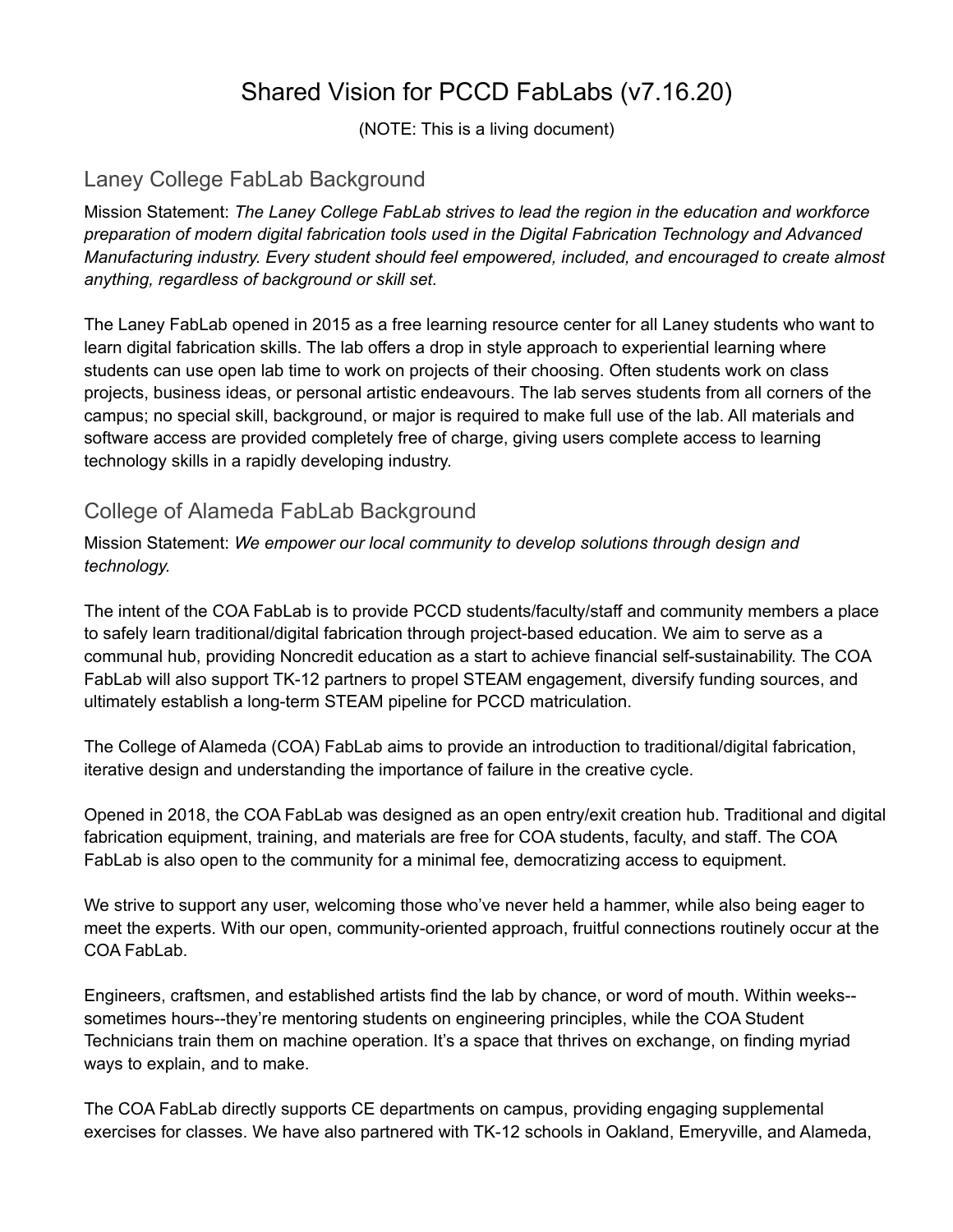giving tours and offering lab access to promote STEAM and propel PCCD matriculation.

### **Distinctions**

From the outset, the COA FabLab has been a free, open entry/exit learning resource for COA students, faculty, staff, and community members. Ensuring free training and open access to fabrication equipment has fostered cross-collaboration across all user groups, often resulting in organic mentorship and paid opportunities for students.

Our initial curriculum model will be the adoption of noncredit certifications, starting with *Modern Making*  (MAKR). These open entry/exit courses are project-based. All users will be required to take some of these MAKR courses to ensure safe operation of equipment. These courses will be free to the user, while providing full apportionment for COA.

The Laney FabLab has its focus in career development within Digital Fabrication Technology. The goal is to train new students, or advance the skills of existing workers, in advanced manufacturing technology. These technologies include, but are not limited to: 3D and 2D computer modeling, CNC milling, laser cutting, 3D printing, CNC textiles, abrasive cutting, etc.

As of 2020 the Laney FabLab has created three Digital Fabrication Technology certificates of achievement which create job-ready candidates for regional employment needs in advanced manufacturing. The FabLab intends to improve upon and create more cross-disciplinary programs within the college, such as Art and Advanced Manufacturing Design, Packaging Design, etc.

## PCCD FabLab Shared Vision

Above all, the PCCD FabLabs must collaborate on Noncredit/Credit education. As the nature of education shifts, all FabLabs should provide education models that serve our users. In other words, both Credit and Noncredit education models can exist simultaneously on any PCCD campus, and our success is dependent on FabLab collaboration.

To achieve this vision, the FabLabs will work towards the following, including, but not limited to:

- **Shared safety training***:* Common safety standards are developed between the FabLabs, providing users with an understanding that carries across all FabLabs and into the workplace.
- **Shared workshop credentialing**: We will ensure that completion of a training/workshop module is recognized by all PCCD FabLabs. A user trained on machines in one lab can safely and efficiently operate machines in the other lab with minimal supervision.
- **Shop cleanliness/organization**: When possible, the FabLabs will agree upon base cleanliness and organization standards. "Clean shop, safe shop."

### Shared Vision Goals

Our common goals are:

- **Curriculum coordination**: We will work towards gaining course approval by communicating and sharing strategies. The goal is to keep each lab informed of our intentions and ensure that new programs and curriculum work to benefit both labs and their students.
- **Student/User enrollment**: Increased enrollment through new programs and novel approaches to